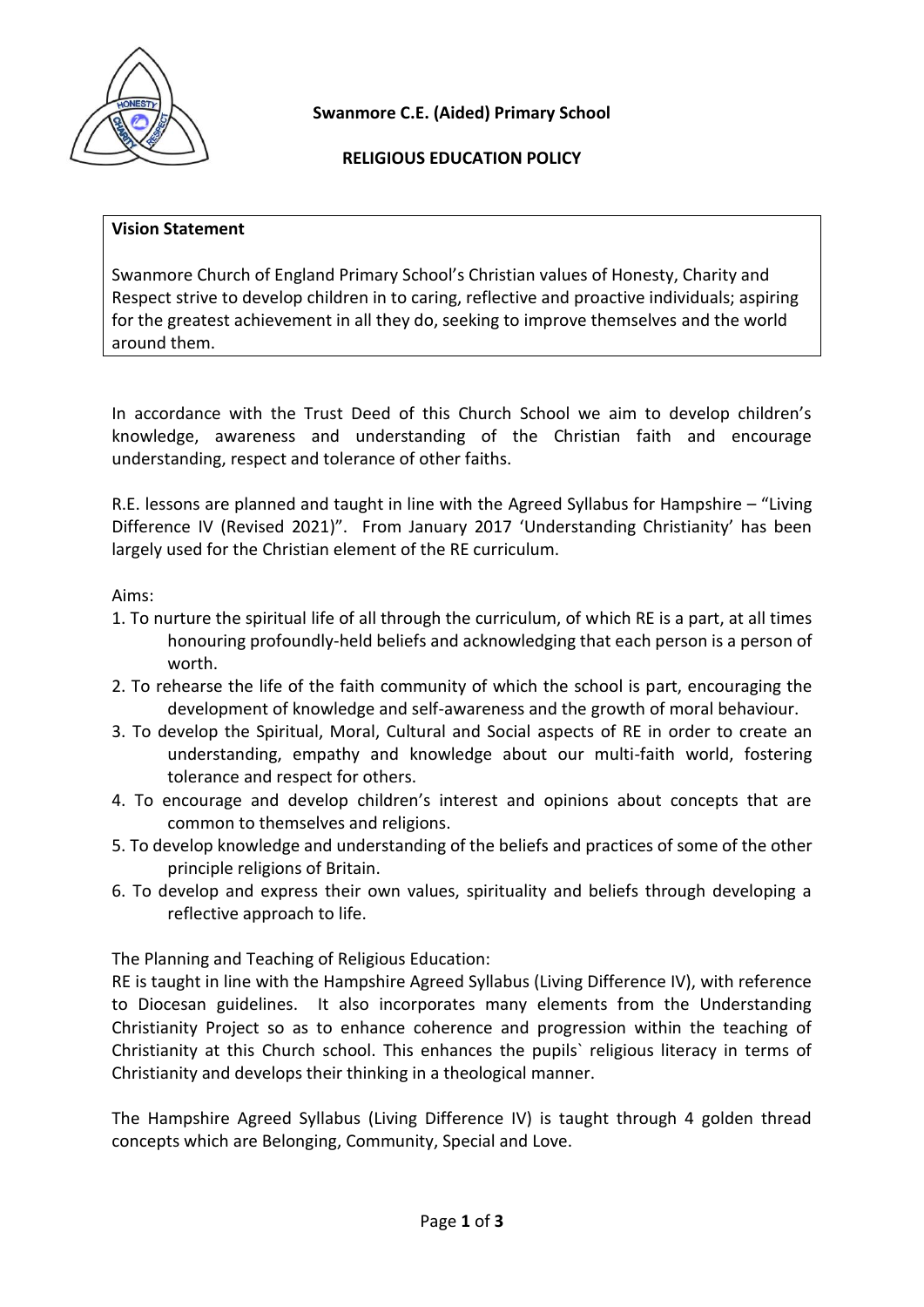The Understanding Christianity Project teaches Christianity through 8 concepts which are Gospel, Fall, Salvation, Creation, God, Incarnation, The Kingdom of God and People of God.

RE is taught mainly in blocked units lasting for up to one week per half term. Each unit is 'concept' led, making reference to children's own experiences and thoughts. The main religion studied is Christianity with the teaching taken from the Understanding Christianity documents. However, the children will also be taught about Judaism, Islam and Hinduism. Judaism and Christianity are taught in EYFS and Key Stage 1, with Christianity and Hinduism in Lower Key Stage 2 and Christianity and Islam at Upper Key Stage 2.

# Parents right of withdrawal:

In accordance with the Education Reform act 1988, parents have the right to withdraw their children from all, or part of, Religious Education. In order to avoid any misunderstanding, any parent wishing to withdraw their child, by informing the Head teacher in writing.

# How RE is taught:

In order for the children to be reflective in their learning we will use a variety of teaching methods which will include drama, art, music, artefacts, visitors, visits to places of worship, stories, pictures, videos, and the use of periods of stillness and reflection. This will in turn enhance the learning opportunities as set out in our teaching and learning policy.



We also have strong links with our local church St Barnabas, members of the clergy provide expertise and guidance by visiting the children to speak on issues and key dates of the Christian calendar, and help the children to use the school grounds and the church grounds as part of their spiritual development.

# **Assessment and monitoring**

The RE Co-ordinator and paired Governor will monitor RE across the school regularly. This will involve collecting samples of work (including photographs) and talking to children & staff. Assessment of RE is in line with the school policy on assessment and recording.